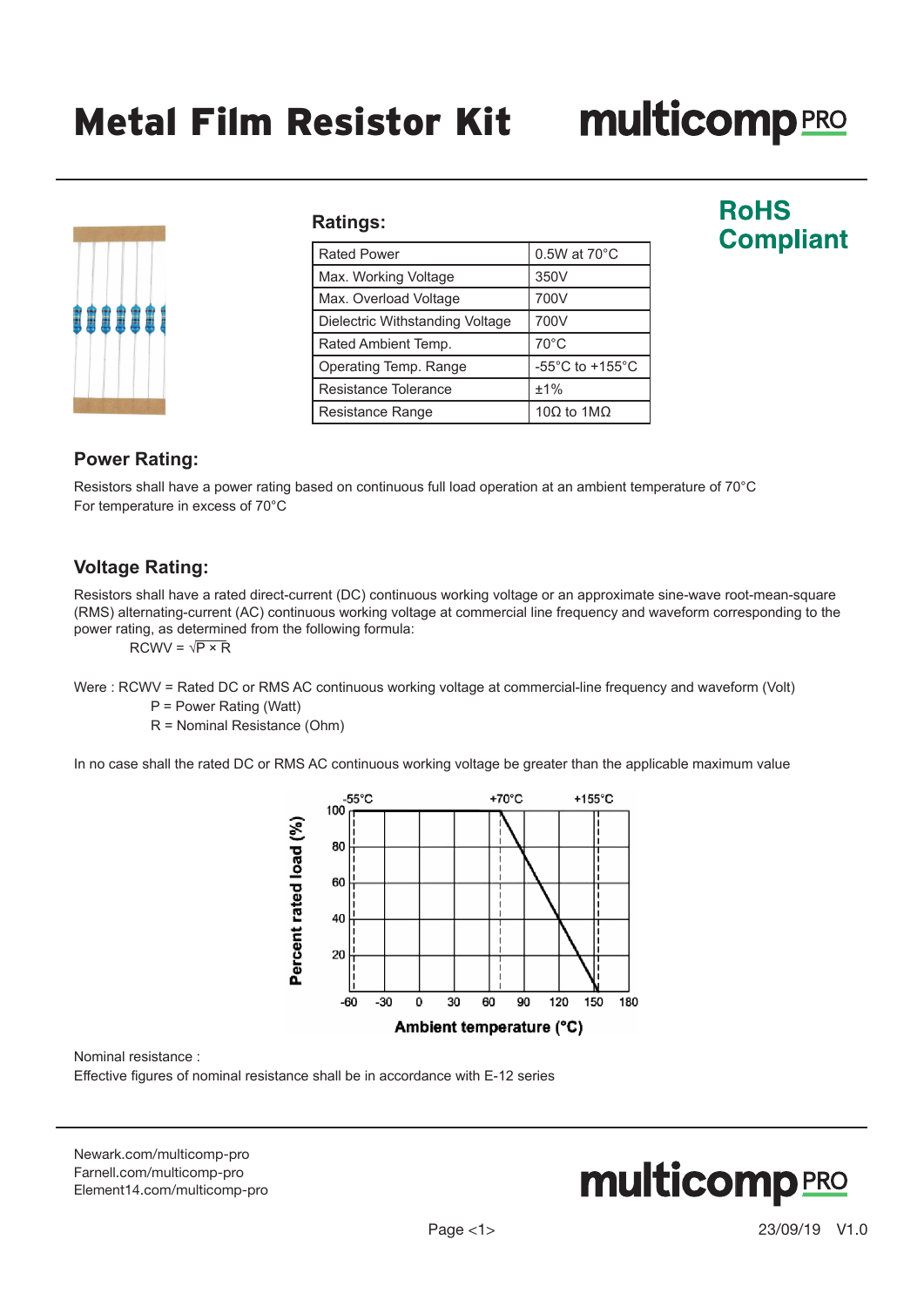### **Construction:**



| No. | <b>Name</b>       | <b>Material</b>                          |
|-----|-------------------|------------------------------------------|
|     | <b>Basic Body</b> | Rod Type Ceramics                        |
| 2   | Resistance Film   | <b>Metal Film</b>                        |
| 3   | End Cap           | Steel (Tin plated iron surface)          |
|     | <b>Lead Wire</b>  | Annealed copper wire coated with tin     |
| 5   | Joint             | By Welding                               |
| 6   | Coating           | Insulated epoxy resin (Colour: Sky blue) |
|     | Colour Code       | Epoxy Resin                              |

#### **Characteristics:**

| <b>Characteristics</b>                                                        | Limits                                                                                                   | <b>Test Methods</b><br>(JIS C 5201-1)                                                                                                                                                                                                                                                                                                                                                               |
|-------------------------------------------------------------------------------|----------------------------------------------------------------------------------------------------------|-----------------------------------------------------------------------------------------------------------------------------------------------------------------------------------------------------------------------------------------------------------------------------------------------------------------------------------------------------------------------------------------------------|
| DC. Resistance                                                                | Must be within the specified tolerance                                                                   | The limit of error of measuring apparatus shall not<br>exceed allowable range or 1% of resistance tolerance                                                                                                                                                                                                                                                                                         |
| <b>Insulation Resistance</b><br>Insulation resistance is $10,000M\Omega$ Min. |                                                                                                          | Resistors shall be clamped in the trough of a 90°<br>metallic V-block or foil method use a metal foil shall<br>be wrapped closely around the body of the resistor.<br>After that shall be tested at DC potential respectively<br>specified in the above list for 60 +10/-0 secs.                                                                                                                    |
| Dielectric Withstanding<br>Voltage                                            | No evidence of flashover mechanical<br>damage, arcing or insulation break down                           | Resistors shall be clamped in the trough of a 90°<br>metallic V-block or foil method use a metal foil shall<br>be wrapped closely around the body of the resistor.<br>After that shall be tested at AC potential respectively<br>specified in the table 1. for 60 +10/-0 secs.                                                                                                                      |
| <b>Temperature Coefficient</b>                                                | Within the temperature coefficient<br>specified below : ±50 PPM/°C Max                                   | Natural resistance change per temp.<br>Degree Centigrade<br>$R_{2}$ -R <sub>1</sub><br>$-$ × 10 <sup>6</sup> (PPM/°C)<br>$R_1(t_2-t_1)$<br>$R_1$ : Resistance value at room temperature (t1)<br>$R_2$ : Resistance value at room temp. plus 100 $\degree$ C (t2)                                                                                                                                    |
| Short Time Overload                                                           | Resistance change rate is $\pm (0.5\%$<br>+0.05 $\Omega$ ) Max. with no evidence of<br>mechanical damage | Permanent resistance change after the application of<br>a potential of 2.5 times RCWV for 5 seconds                                                                                                                                                                                                                                                                                                 |
| <b>Terminal Strength</b>                                                      | No evidence of mechanical damage                                                                         | Direct load:<br>Resistance to a 2.5 kgs direct load for 10 secs. in the<br>direction of the longitudinal axis of the terminal leads<br>Twist test:<br>Terminal leads shall be bent through 90° at a point<br>of about 6mm from the body of the resistor and shall<br>be rotated through 360° about the original axis of the<br>bent terminal in alternating direction for a total<br>of 3 rotations |

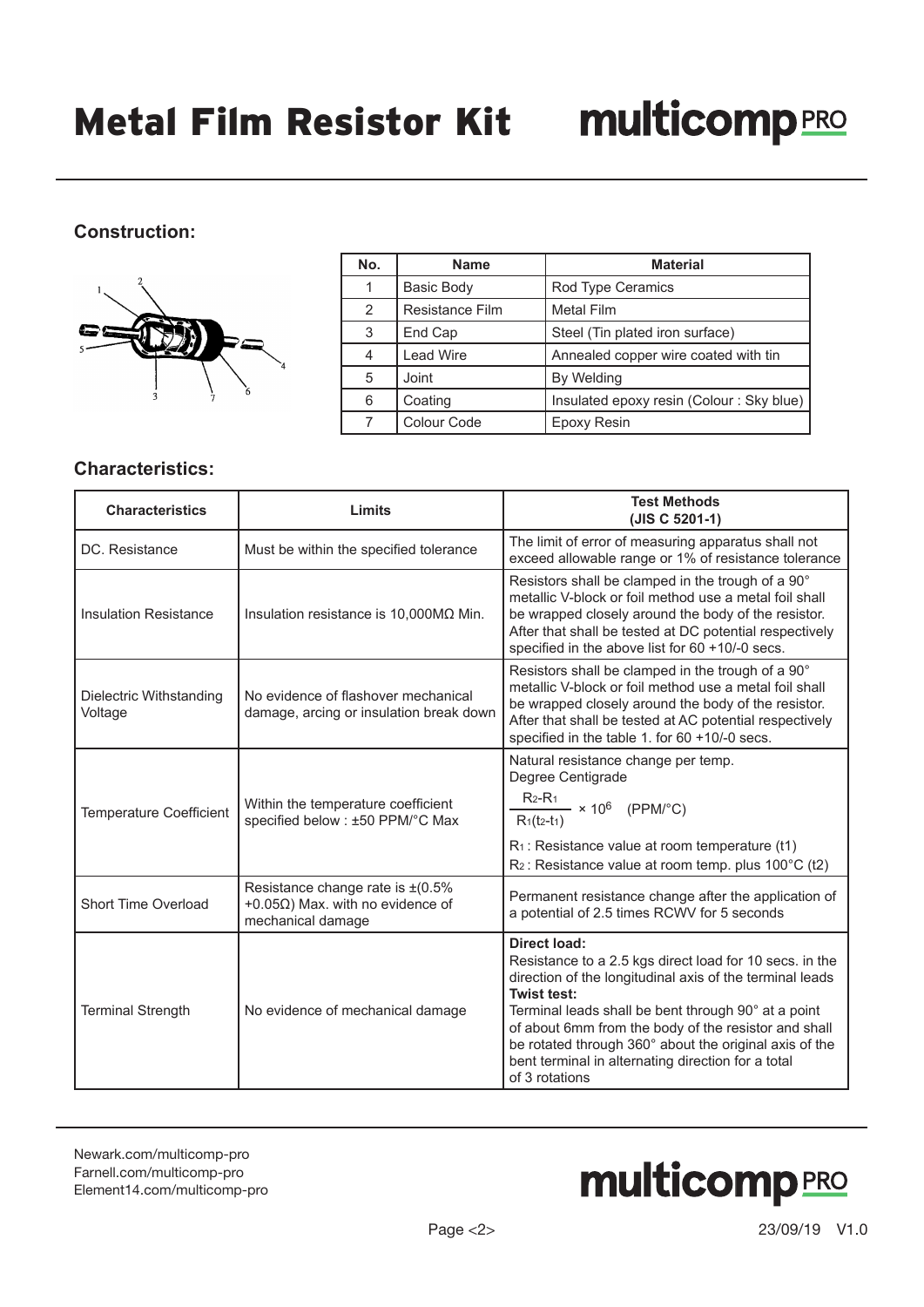| <b>Characteristics</b>                     | Limits                                                                                                                   |                 | <b>Test Methods</b><br>(JIS C 5201-1)                                                                                                                                                                                                                                                                                                                                                            |                                                                                                                          |                                                                                                                          |  |
|--------------------------------------------|--------------------------------------------------------------------------------------------------------------------------|-----------------|--------------------------------------------------------------------------------------------------------------------------------------------------------------------------------------------------------------------------------------------------------------------------------------------------------------------------------------------------------------------------------------------------|--------------------------------------------------------------------------------------------------------------------------|--------------------------------------------------------------------------------------------------------------------------|--|
| Solderability                              | 95 % coverage Min.                                                                                                       |                 | The area covered with a new, smooth, clean, shiny<br>and continuous surface free from concentrated<br>pinholes.<br>Test temp. of solder: $245^{\circ}$ C $\pm$ 3 $^{\circ}$ C<br>Dwell time in solder : $2 \sim 3$ seconds                                                                                                                                                                       |                                                                                                                          |                                                                                                                          |  |
| <b>Soldering Temperature</b><br>Reference  | Electrical characteristics shall be<br>satisfied. Without distinct deformation in<br>appearance.<br>(95 % coverage Min.) |                 | The leads immersed into solder bath to 3.2 to 4.8mm.<br>from the body. Permanent resistance change shall be<br>checked.<br>Wave soldering condition: (2 cycles Max.)<br>Pre-heat: 100 ~ 120°C, 30 ±5 sec.<br>Suggestion solder temp.: 235 ~ 255°C, 10 sec.(Max.)<br>Peak temp.: 260°C<br>Hand soldering condition:<br>Hand Soldering bit temp.: 380 ±10°C<br>Dwell time in solder : 3 +1/-0 sec. |                                                                                                                          |                                                                                                                          |  |
| Resistance to Soldering<br>Heat            | Resistance change rate is $\pm$ (1% +0.05 $\Omega$ )<br>Max. with no evidence of mechanical<br>damage                    |                 | Permanent resistance change when leads immersed<br>to 3.2 to 4.8mm from the body in 350°C ±10°C solder<br>for $3 \pm 0.5$ seconds                                                                                                                                                                                                                                                                |                                                                                                                          |                                                                                                                          |  |
| Temperature Cycling                        | Resistance change rate is $\pm(1\% + 0.05\Omega)$<br>Max. with no evidence of mechanical<br>damage                       |                 | shown below:<br><b>Step</b><br>$\mathbf{1}$<br>$\overline{2}$<br>3<br>4                                                                                                                                                                                                                                                                                                                          | <b>Temperature</b><br>$-55^{\circ}$ C ± 3 $^{\circ}$ C<br>Room temp.<br>+155 $^{\circ}$ C ± 2 $^{\circ}$ C<br>Room temp. | Resistance change after continuous 5 cycles for duty<br><b>Time</b><br>30mins<br>10 to 15mins<br>30mins<br>10 to 15 mins |  |
| Vibration                                  | Resistance change rate is<br>$±$ (1% + 0.05Ω) Max.                                                                       |                 |                                                                                                                                                                                                                                                                                                                                                                                                  |                                                                                                                          | 55Hz, 3 planes 2hrs each, Total amplitude = 1.5mm                                                                        |  |
| $\triangle$ R/R<br><b>Resistance value</b> |                                                                                                                          |                 | Resistance change after 1,000 hours (1.5 hours "on",                                                                                                                                                                                                                                                                                                                                             |                                                                                                                          |                                                                                                                          |  |
| Load life in Humidity                      | Normal type                                                                                                              | ±1.5%           | 0.5 hour "off") at RCWV in a humidity test chamber<br>controlled at 40°C ±2°C and 90 to 95 % relative<br>humidity                                                                                                                                                                                                                                                                                |                                                                                                                          |                                                                                                                          |  |
|                                            | <b>Resistance value</b>                                                                                                  | $\triangle$ R/R | 7.10 Permanent resistance change after 1,000 hours                                                                                                                                                                                                                                                                                                                                               |                                                                                                                          |                                                                                                                          |  |
| Load Life                                  | ±1.5%<br>Normal type                                                                                                     |                 | operating at RCWV with duty cycle of (1.5 hours "on",<br>0.5 hour "off") at 70°C ±2°C ambient                                                                                                                                                                                                                                                                                                    |                                                                                                                          |                                                                                                                          |  |
| <b>Resistance to Solvent</b>               | No deterioration of protective coatings<br>and markings                                                                  |                 | Specimens shall be immersed in a bath of<br>trichroethane completely for 3 minutes with ultrasonic                                                                                                                                                                                                                                                                                               |                                                                                                                          |                                                                                                                          |  |
| Pulse overload                             | Resistance change rate is<br>$\pm$ (1% + 0.05 $\Omega$ ) Max. with no evidence of<br>mechanical damage                   |                 | Resistance change after 10,000 cycles<br>(1 sec. "on", 25 secs. "off") at 4 times RCWV                                                                                                                                                                                                                                                                                                           |                                                                                                                          |                                                                                                                          |  |

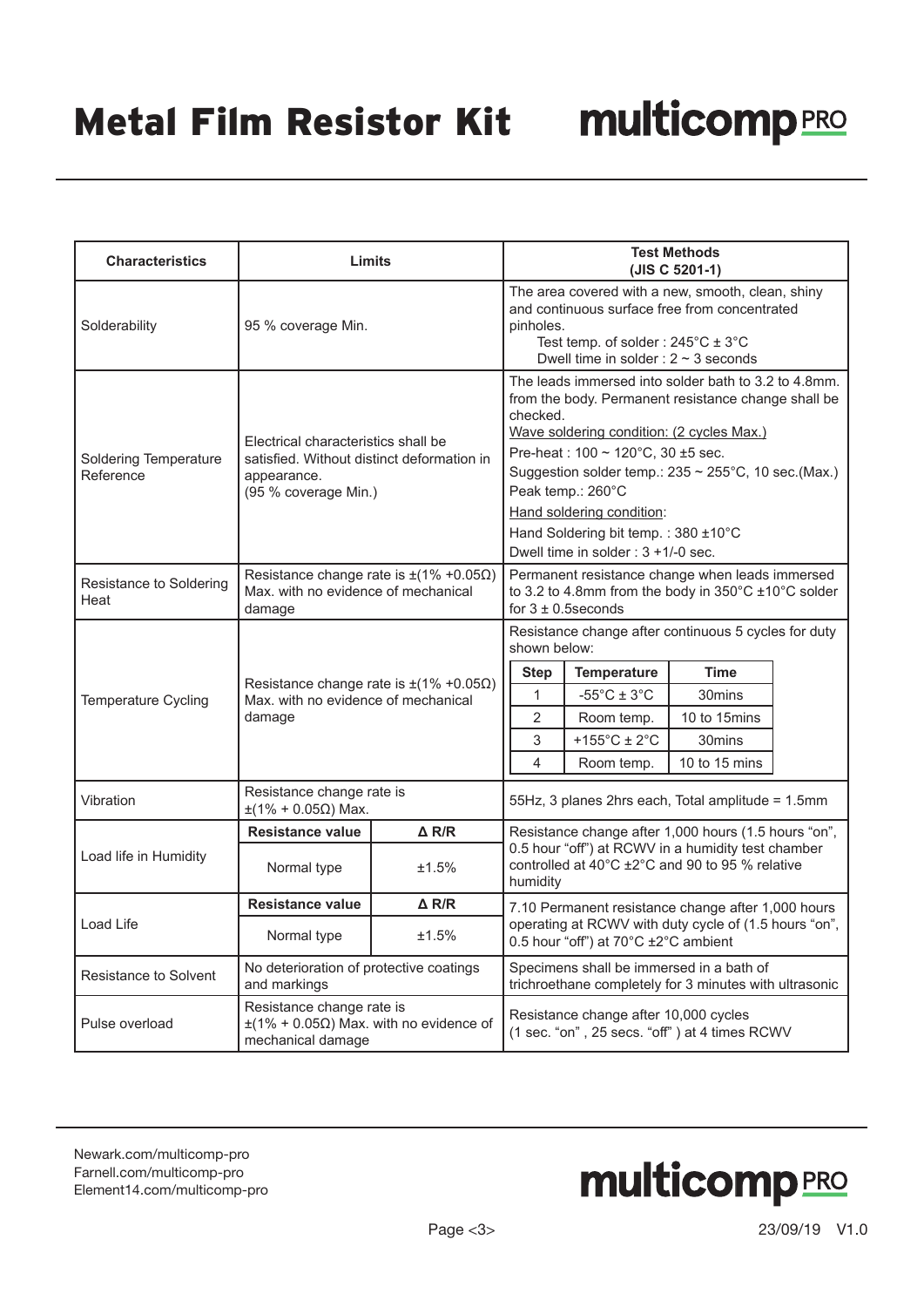# **Dimension:**



|             |                     | <b>Dimension</b>  |                  |                  |              |
|-------------|---------------------|-------------------|------------------|------------------|--------------|
| <b>Type</b> | <b>Power Rating</b> | D Max.            | . Max.           | H ±3             | $d \pm 0.05$ |
| MF          | 1/2W                | 3.5 <sub>mm</sub> | 10 <sub>mm</sub> | 28 <sub>mm</sub> | $0.54$ mm    |

#### **Painting method:**

Welding point, terminal and lead wire, is permissible to be exposed without the outer coated cover. The extent should be within 1/2 of the are angle.



#### **Marking:**

Resistor:

Resistors shall be marked with colour coding colours shall be in accordance with JIS C 0802



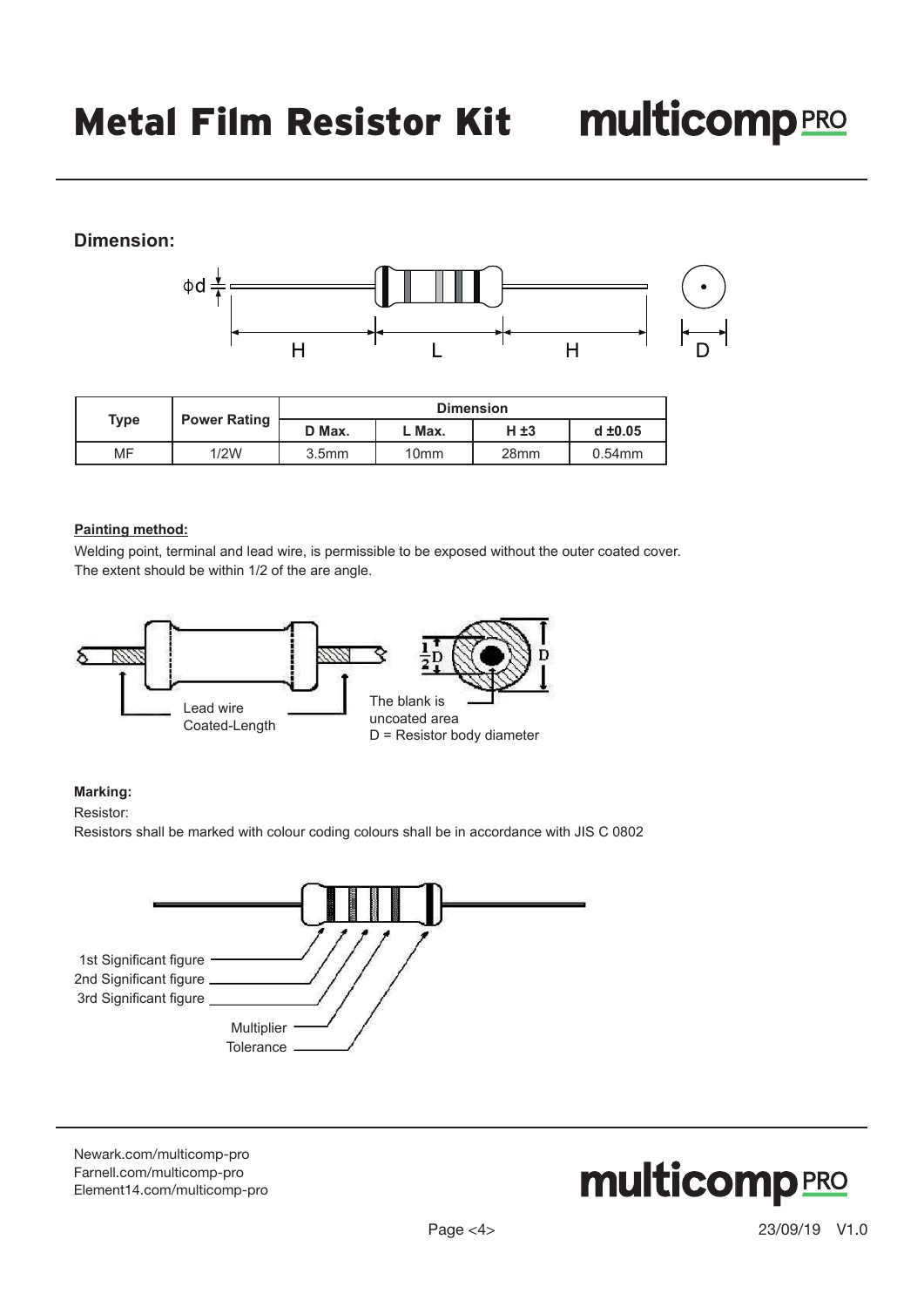#### **Kit resistors:**

**Insert for Chip Kit**



# **Album for Chip Kit:**



Dimensions : Millimetres

#### **Chip Kit Resistors:**

| Product                | : MF 1/2W 1% 50ppm (3.5x10) |
|------------------------|-----------------------------|
| E <sub>12</sub> Series | : (61 Values)               |
| Quantity               | : 100pcs per value          |
| <b>Total Qtv</b>       | $: 6,100 \text{pcs}.$       |

| NO.            | <b>Value</b>    |  |
|----------------|-----------------|--|
| 1              | 10 <sub>R</sub> |  |
| $\overline{2}$ | 12R             |  |
| 3              | 15R             |  |
| 4              | 18 <sub>R</sub> |  |
| 5              | 22R             |  |
| 6              | 27R             |  |
| 7              | 33R             |  |
| 8              | 39R             |  |
| 9              | 47R             |  |
| 10             | 56R             |  |
| 11             | 68R             |  |
| 12             | 82R             |  |
| 13             | 100R            |  |
| 14             | 120R            |  |
| 15             | 150R            |  |
| 16             | 180R            |  |
| 17             | 220R            |  |
| 18             | 270R            |  |

| NO. | Value           |
|-----|-----------------|
| 19  | 330R            |
| 20  | 390R            |
| 21  | 470R            |
| 22  | 560R            |
| 23  | 680R            |
| 24  | 820R            |
| 25  | 1K              |
| 26  | 1K <sub>2</sub> |
| 27  | 1K5             |
| 28  | 1K8             |
| 29  | 2K <sub>2</sub> |
| 30  | 2K7             |
| 31  | 3K3             |
| 32  | 3K9             |
| 33  | 4K7             |
| 34  | 5K6             |
| 35  | 6K8             |
| 36  | 8K2             |

| NO. | Value |
|-----|-------|
| 37  | 10K   |
| 38  | 12K   |
| 39  | 15K   |
| 40  | 18K   |
| 41  | 22K   |
| 42  | 27K   |
| 43  | 33K   |
| 44  | 39K   |
| 45  | 47K   |
| 46  | 56K   |
| 47  | 68K   |
| 48  | 82K   |
| 49  | 100K  |
| 50  | 120K  |
| 51  | 150K  |
| 52  | 180K  |
| 53  | 220K  |
| 54  | 270K  |

| NO. | Value |
|-----|-------|
| 55  | 330K  |
| 56  | 390K  |
| 57  | 470K  |
| 58  | 560K  |
| 59  | 680K  |
| 60  | 820K  |
| 61  | 1M    |